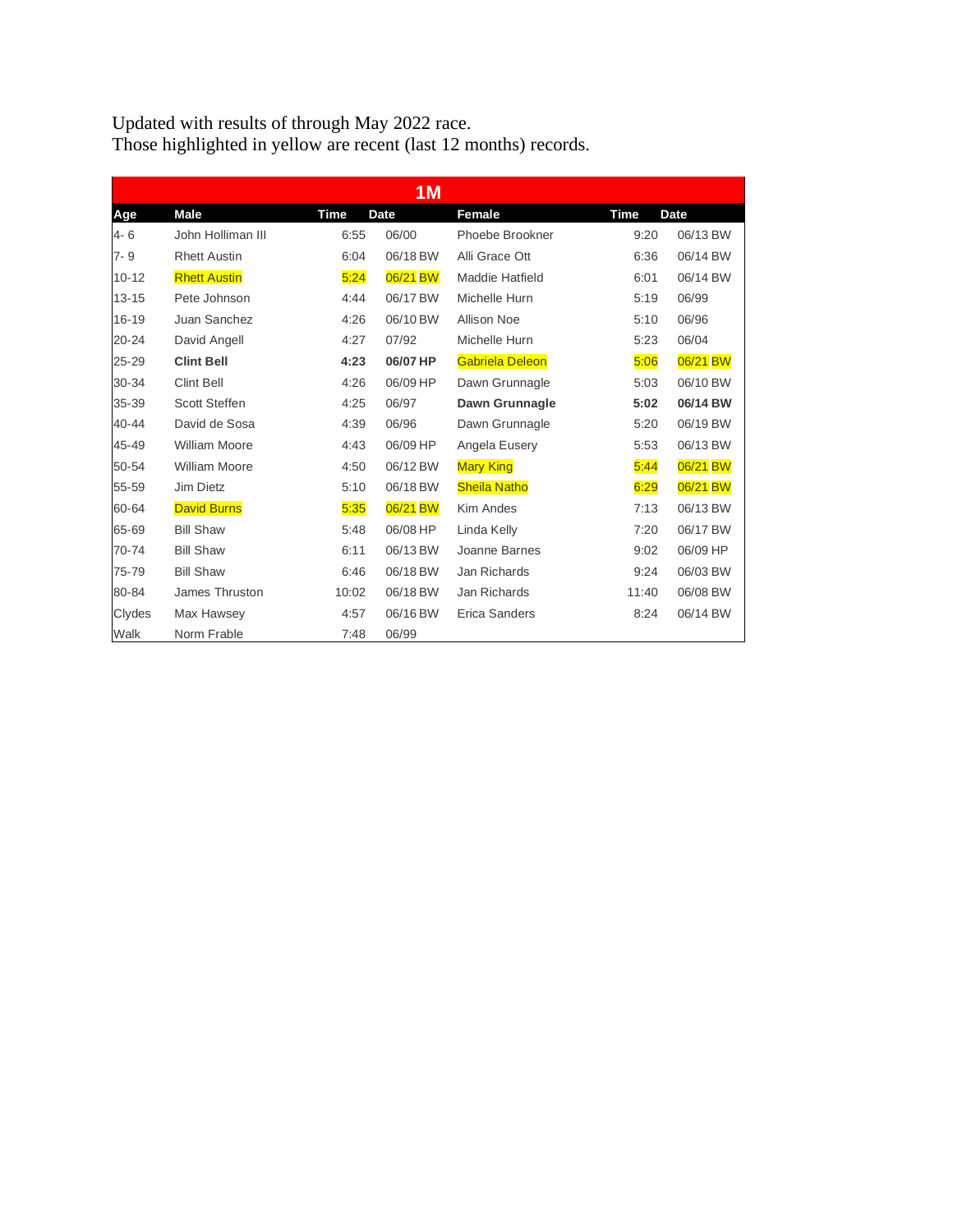|           |                     |       | <b>3K</b>   |                    |       |             |
|-----------|---------------------|-------|-------------|--------------------|-------|-------------|
| Age       | <b>Male</b>         | Time  | <b>Date</b> | Female             | Time  | <b>Date</b> |
| $4 - 6$   | John Holliman III   | 12:54 | 04/00 BW    | Jenna Topott       | 16:39 | 08/13 BW    |
| $7 - 9$   | Kiley Austin-Young  | 11:45 | 08/96 BW    | Ashli Burgos       | 12:11 | 08/13 BW    |
| $10 - 12$ | Kiley Austin-Young  | 10:44 | 08/99 BW    | Ashli Burgos       | 11:52 | 12/13 BW    |
| $13 - 15$ | Korey Welch         | 10:13 | 08/96 BW    | Maddie Hatfield    | 11:07 | 08/15 BW    |
| 16-19     | Pete Johnson        | 9:25  | 12/17 BW    | Caitlin Standifer  | 11:25 | 12/08 HP    |
| 20-24     | <b>Chris Strait</b> | 8:45  | 08/98 BW    | <b>Emily Field</b> | 10:35 | 12/05 BW    |
| 25-29     | <b>Clint Bell</b>   | 9:05  | 04/06 HP    | Sonya Correa       | 10:48 | 08/10 BW    |
| 30-34     | <b>Clint Bell</b>   | 9:05  | 08/09 HP    | Tracie Akerhielm   | 10:51 | 08/17 BW    |
| 35-39     | David Matlack       | 9:11  | 08/03 BW    | Jessica Smith      | 10:54 | 08/14 BW    |
| 40-44     | Jeff Roth           | 9:20  | 08/97 BW    | Sheila Natho       | 11:15 | 08/08 HP    |
| 45-49     | Scott Graham        | 9:42  | 08/00 BW    | Linda Musil        | 11:41 | 08/97 BW    |
| 50-54     | Scott Graham        | 10:00 | 08/02 BW    | Linda Musil        | 11:59 | 09/01 BW    |
| 55-59     | Jim Dietz           | 10:21 | 04/18 BW    | Linda Kelly        | 12:57 | 08/07 HP    |
| 60-64     | <b>Jim Dietz</b>    | 10:27 | 08/21 BW    | Linda Kelly        | 13:27 | 08/12 BW    |
| 65-69     | <b>Bill Shaw</b>    | 11:34 | 04/08 HP    | Linda Kelly        | 13:51 | 08/17 BW    |
| 70-74     | <b>Bill Shaw</b>    | 12:15 | 04/13 BW    | Jan Richards       | 16:42 | 12/99 BW    |
| 75-79     | <b>Bill Shaw</b>    | 13:21 | 04/18 BW    | Jan Richards       | 18:24 | 08/02 BW    |
| 80-up     | James Thruston      | 19:02 | 08/18 BW    | Bettye Haynes      | 26:12 | 08/17 BW    |
| Clydes    | Max Hawsey          | 10:17 | 04/15 BW    | LaVette Murphy     | 15:40 | 08/17 BW    |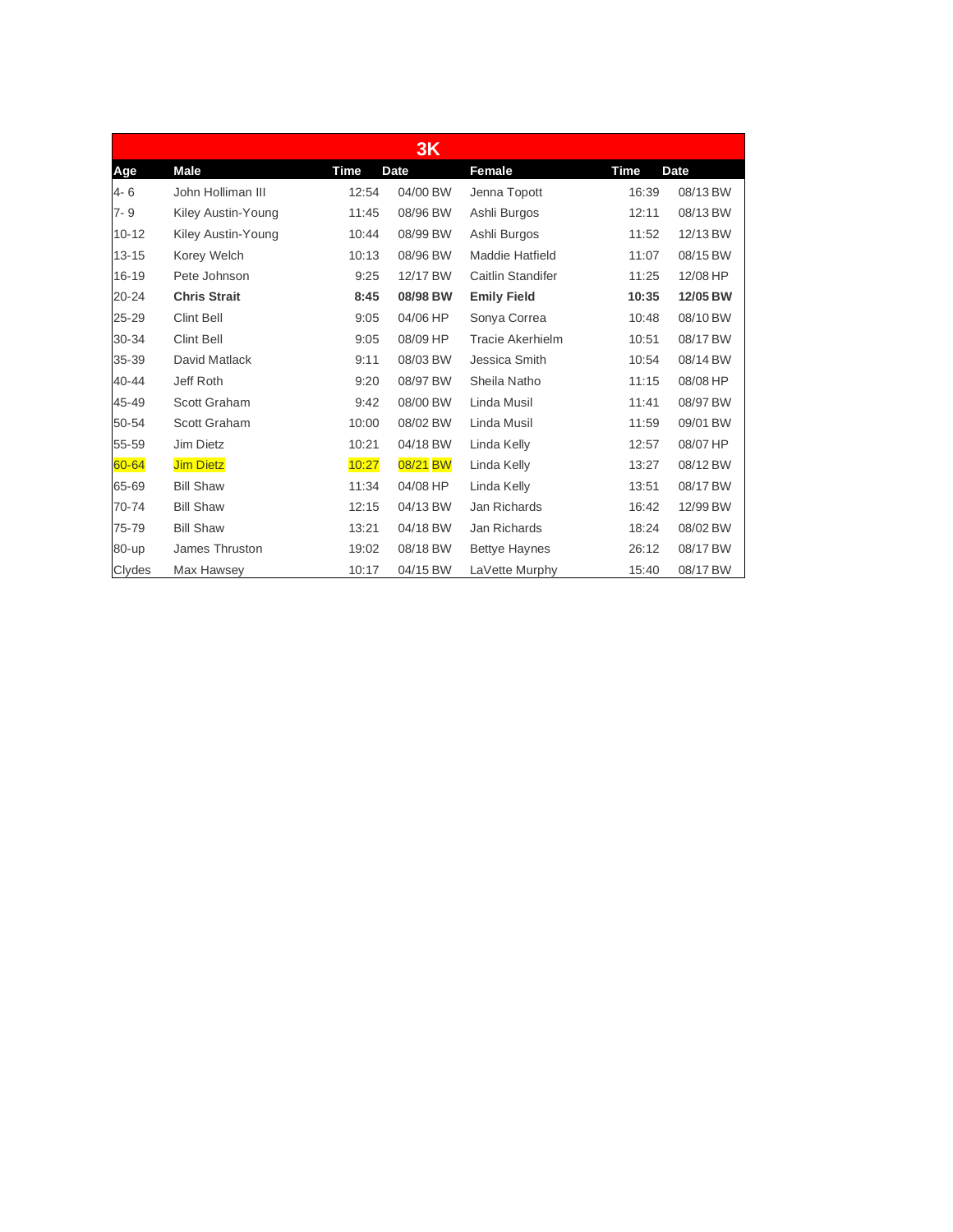|           |                         |             | <b>5K</b>   |                       |             |             |
|-----------|-------------------------|-------------|-------------|-----------------------|-------------|-------------|
| Age       | <b>Male</b>             | <b>Time</b> | <b>Date</b> | Female                | <b>Time</b> | <b>Date</b> |
| $4 - 6$   | John Holliman III       | 22:25       | 03/00 BW    | <b>Avalon Sitz</b>    | 28:12       | 02/16 BW    |
| $7 - 9$   | Elijah Alexander-Macias | 20:18       | 11/10 BW    | Payton Brown          | 20:40       | 01/08 HP    |
| $10 - 12$ | Elijah Alexander-Macias | 17:38       | 06/13 BW    | Ashli Burgos          | 18:50       | 03/14 BW    |
| $13 - 15$ | <b>Craig Staley</b>     | 16:04       | 10/83 SP    | Carrie Boyd           | 18:39       | 10/82 SP    |
| $16 - 19$ | <b>Calvin McGill</b>    | 15:42       | 07/85 SP    | Juanita Wilson        | 16:53       | 02/82 SP    |
| $20 - 24$ | <b>Colby Mehmen</b>     | 14:41       | 10/16 BW    | <b>Glenys Quick</b>   | 16:39       | 02/82 SP    |
| 25-29     | Stann Vernon            | 14:54       | 01/83 SP    | <b>Mary Knisely</b>   | 16:05       | 01/87 BW    |
| 30-34     | Jeff Roth               | 15:19       | 02/91 BW    | Francie Larrieu-Smith | 17:18       | 04/83 SP    |
| 35-39     | <b>Robert Wallace</b>   | 15:03       | 05/87 BW    | Sonya Correa          | 17:44       | 10/20 BW    |
| 40-44     | <b>William Moore</b>    | 16:14       | 07/04 BW    | Dawn Grunnagle        | 18:39       | 06/19 BW    |
| 45-49     | <b>Bob Abbott</b>       | 16:13       | 02/88 BW    | Barbara Luciano       | 19:56       | 07/97 BWL   |
| 50-54     | <b>William Moore</b>    | 17:02       | 03/12 BW    | Sheila Natho          | 20:19       | 01/17 BW    |
| 55-59     | <b>William Moore</b>    | 16:57       | 05/17 BW    | Linda Kelly           | 21:38       | 10/07 HP    |
| 60-64     | <b>Jim Dietz</b>        | 17:48       | 03/22 BW    | Linda Kelly           | 22:37       | 05/12 BW    |
| 65-69     | <b>Bill Shaw</b>        | 19:28       | 10/08 HP    | Linda Kelly           | 23:32       | 11/17 BW    |
| 70-74     | <b>Bill Shaw</b>        | 20:46       | 05/13 BW    | <b>Linda Kelly</b>    | 24:40       | 05/22 BW    |
| 75-79     | <b>Bill Shaw</b>        | 22:32       | 05/18 BW    | Latralle Thompson     | 29:16       | 01/16 BW    |
| 80-84     | Hal Brown               | 26:33       | 03/19 BW    | Jan Richards          | 39:10       | 01/08 HP    |
| 85-89     | Charles Key             | 41:50       | 05/19 BW    | Jan Richards          | 56:40       | 01/16 BW    |
| 90-95     | <b>Charles Key</b>      | 46:41       | 05/22 BW    |                       |             |             |
| Clydes    | Sean Haney              | 18:31       | 11/17 BW    | Ann Marie Shambaugh   | 26:53       | 05/14 BW    |
| Walk      | Norm Frable             | 25:20       | 02/96 BW    | Kathy Frable          | 33:18       | 06/95 BWL   |
| Chair     | Ray Mathews             | 24:20       | 09/83 SP    |                       |             |             |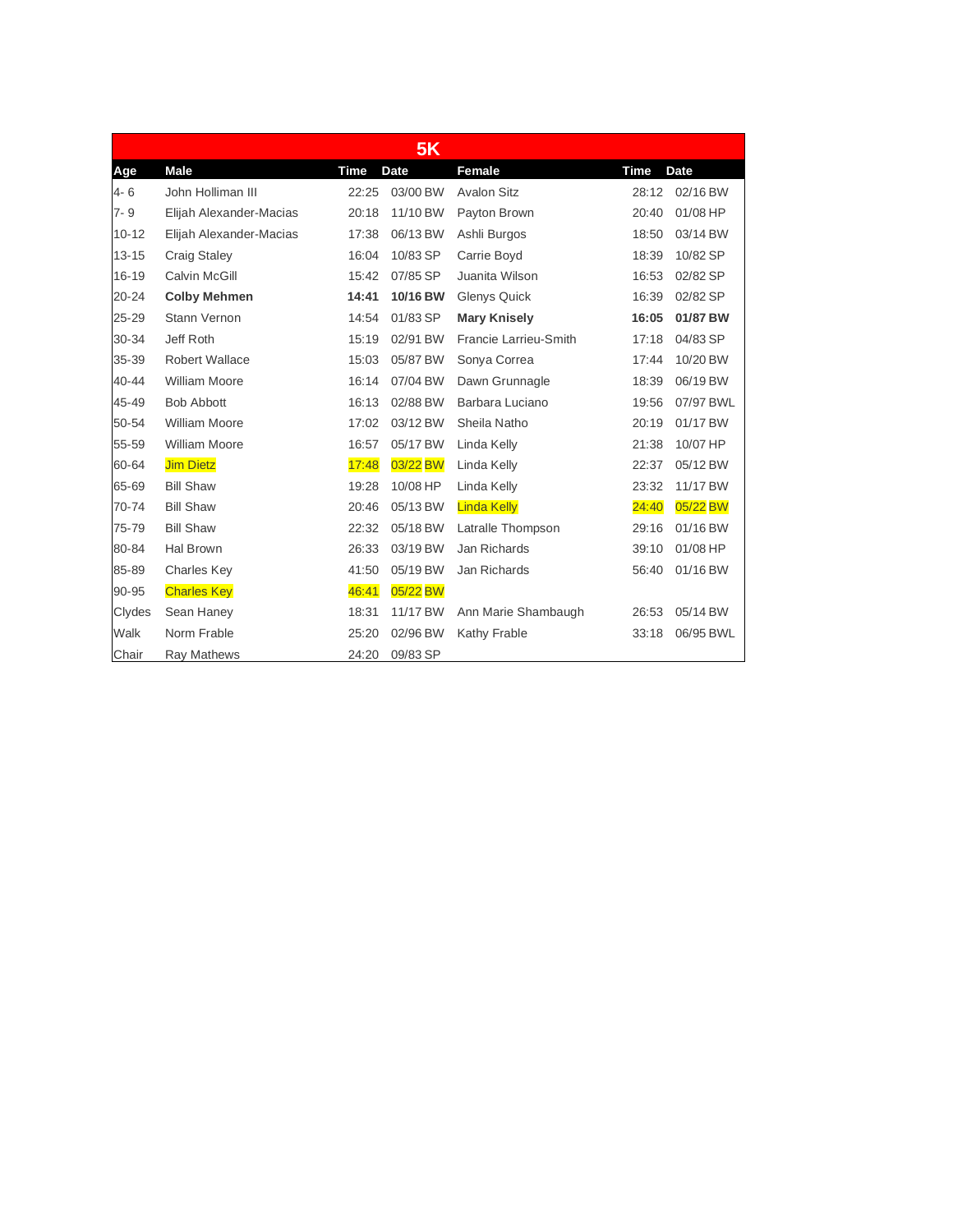| <b>8K</b> |                         |       |             |                          |             |             |  |
|-----------|-------------------------|-------|-------------|--------------------------|-------------|-------------|--|
| Age       | <b>Male</b>             | Time  | <b>Date</b> | Female                   | <b>Time</b> | <b>Date</b> |  |
| $4 - 6$   | John Holliman III       | 37:18 | 12/99 BW    | <b>Avalon Sitz</b>       | 41:57       | 04/18 BW    |  |
| $7 - 9$   | Judah Alexander-Macias  | 34:46 | 04/15 BW    | Selah Sitz               | 46:35       | 04/16 BW    |  |
| $10 - 12$ | Elijah Alexander-Macias | 28:36 | 12/13 BW    | Ashli Burgos             | 31:04       | 04/14 BW    |  |
| $13 - 15$ | Elijah Alexander-Macias | 27:47 | 04/15 BW    | Londa Bevins             | 34:34       | 08/96 BW    |  |
| 16-19     | <b>Grant Copeland</b>   | 26:29 | 12/13 BW    | <b>Emily Field</b>       | 29:45       | 12/00 BW    |  |
| 20-24     | <b>Colby Mehmen</b>     | 24:58 | 04/18 BW    | Michelle Pense           | 32:22       | 04/05 BW    |  |
| 25-29     | Colby Mehmen            | 25:23 | 12/20 BW    | <b>Becky Angeles</b>     | 30:20       | 12/06 HP    |  |
| 30-34     | <b>Everett Wilder</b>   | 25:55 | 12/21 BW    | Gayle Book               | 30:54       | 08/93 BW    |  |
| 35-39     | <b>Clint Bell</b>       | 26:27 | 04/16 BW    | Dawn Grunnagle           | 28:54       | 12/12 BW    |  |
| 40-44     | <b>William Moore</b>    | 26:58 | 12/01 BW    | <b>Becky Angeles</b>     | 31:42       | 12/17 BW    |  |
| 45-49     | <b>William Moore</b>    | 27:47 | 04/08 HP    | <b>Frances McKissick</b> | 31:57       | 04/07 HP    |  |
| 50-54     | <b>William Moore</b>    | 28:13 | 04/14 BW    | Sheila Natho             | 33:54       | 12/16 BW    |  |
| 55-59     | Larry Worth             | 29:42 | 04/94 BW    | Linda Kelly              | 35:35       | 12/06 HP    |  |
| 60-64     | <b>Jim Dietz</b>        | 29:57 | 04/22 BW    | Linda Kelly              | 37:48       | 12/11 BW    |  |
| 65-69     | <b>Bill Shaw</b>        | 33:23 | 12/08 HP    | Linda Kelly              | 38:12       | 12/17 BW    |  |
| 70-74     | <b>Bill Shaw</b>        | 34:57 | 12/13 BW    | <b>Linda Kelly</b>       | 41:04       | 04/22 BW    |  |
| 75-79     | <b>Bill Shaw</b>        | 38:20 | 04/19 BW    | Andi Miner               | 53:11       | 04/21 BW    |  |
| 80-ov     | <b>Wally Capps</b>      | 45:59 | 12/20 BW    | <b>Mary Kaplan</b>       | 1.01.40     | 12/21 BW    |  |
| Clydes    | James Royal             | 31:04 | 04/08 HP    | Ann Marie Shambaugh      | 46:32       | 04/13 BW    |  |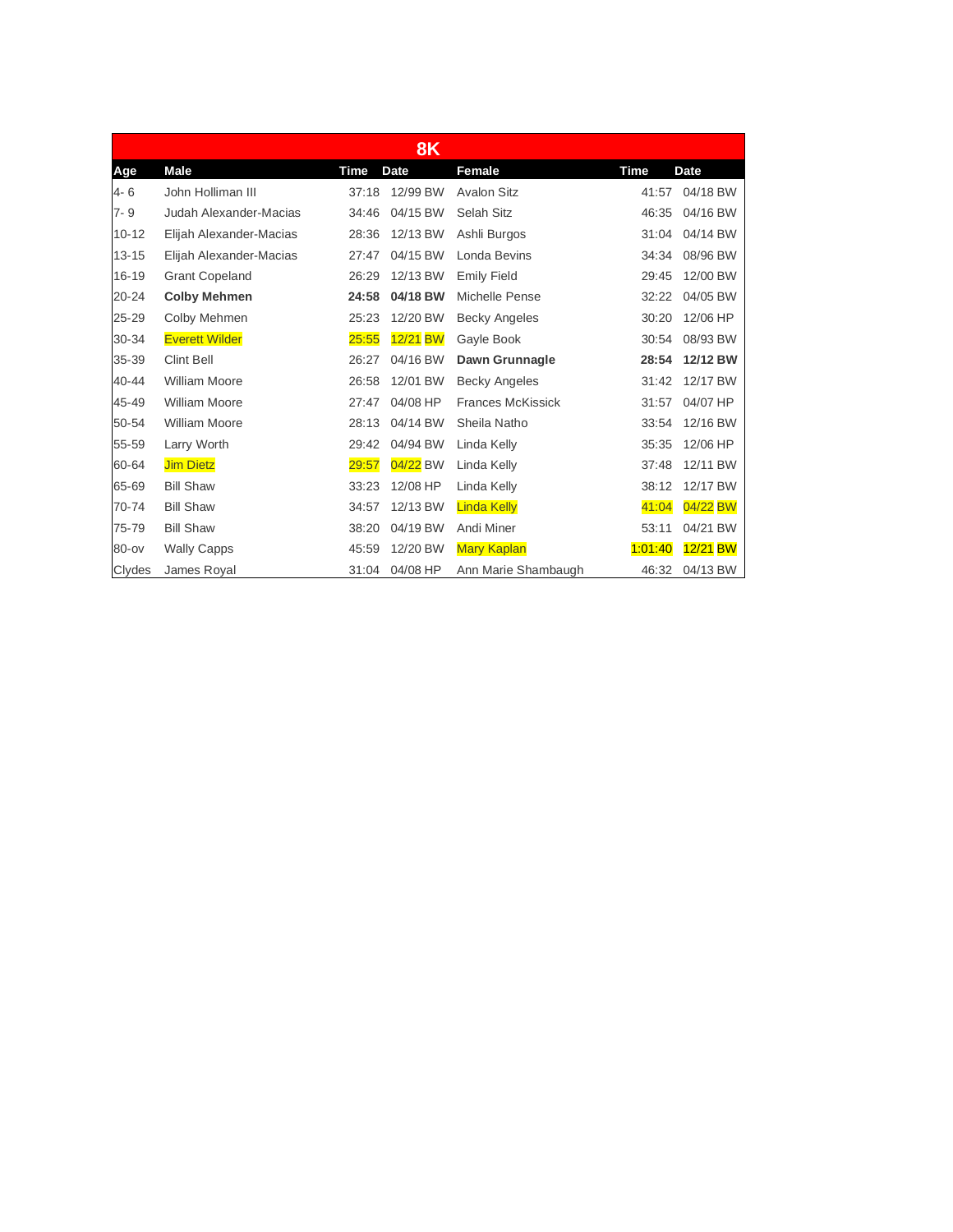| <b>5M</b> |                      |             |          |                              |             |             |  |  |
|-----------|----------------------|-------------|----------|------------------------------|-------------|-------------|--|--|
| Age       | <b>Male</b>          | <b>Time</b> | Date     | <b>Female</b>                | <b>Time</b> | <b>Date</b> |  |  |
| 4-6       |                      |             |          |                              |             |             |  |  |
| $7 - 9$   | Jaden Elgin          | 39:00       | 09/15 BW | <b>Avalon Sitz</b>           | 40:15       | 09/18 BW    |  |  |
| $10 - 12$ | Jaden Elgin          | 32:44       | 09/17 BW | Selah Sitz                   | 39:47       | 09/18 BW    |  |  |
| $13 - 15$ | Jacob Cosby          | 30:11       | 09/03    | Kristen Gibson               | 32:07       | 09/03 BW    |  |  |
| 16-19     | <b>Beck Mitchell</b> | 28:22       | 09/03    | <b>Tara Gruber</b>           | 31:30       | 09/03 BW    |  |  |
| 20-24     | <b>Tyler Johnson</b> | 28:35       | 09/06    | Julie Wall                   | 35:00       | 09/04 BW    |  |  |
| 25-29     | <b>Clint Bell</b>    | 26:14       | 09/08 HP | Amanda Moore                 | 33:08       | 09/15 BW    |  |  |
| 30-34     | <b>Matt Pulle</b>    | 27:07       | 09/05    | <b>Tina-Mari Meyer</b>       | 32:05       | 09/21 BW    |  |  |
| 35-39     | Dave Matlack         | 27:09       | 09/04    | <b>Jennifer Pope</b>         | 30:08       | 09/21 BW    |  |  |
| 40-44     | Vesko Rajovic        | 28:31       | 09/17 BW | <b>Frances McKissick</b>     | 34:19       | 09/05 BW    |  |  |
| 45-49     | <b>Meng Zhao</b>     | 29:03       | 09/21 BW | Sandy Lovejoy                | 34:43       | 09/02 BW    |  |  |
| 50-54     | Jeff Roth            | 28:13       | 09/08 HP | Sheila Natho                 | 34:08       | 09/17 BW    |  |  |
| 55-59     | <b>Bill Shaw</b>     | 31:43       | 09/02    | Linda Kelly                  | 36:20       | 09/07 HP    |  |  |
| 60-64     | <b>Jim Dietz</b>     | 29:35       | 09/21 BW | <b>Andrea Hudson Baldwin</b> | 37:44       | 09/21 BW    |  |  |
| 65-69     | <b>Bill Shaw</b>     | 32:32       | 09/08 HP | Linda Kelly                  | 38:18       | 09/17 BW    |  |  |
| 70-74     | <b>Bill Shaw</b>     | 35:48       | 09/14 BW | <b>Linda Kelly</b>           | 41:04       | 09/21 BW    |  |  |
| 75-79     | <b>Bill Shaw</b>     | 38:45       | 09/18 BW | Jan Richards                 | 53:19       | 09/05 BW    |  |  |
| 80-84     | <b>Wally Capps</b>   | 47:02       | 09/21 BW | Jan Richards                 | 1:04:14     | 09/08 HP    |  |  |
| 85-89     | <b>Charles Key</b>   | 1:02:27     | 09/17 BW | Jan Richards                 | 1:29:06     | 09/15 BW    |  |  |
| Clydes    | James Royal          | 31:59       | 09/15 BW | <b>Erin Glover</b>           | 45:48       | 09/21 BW    |  |  |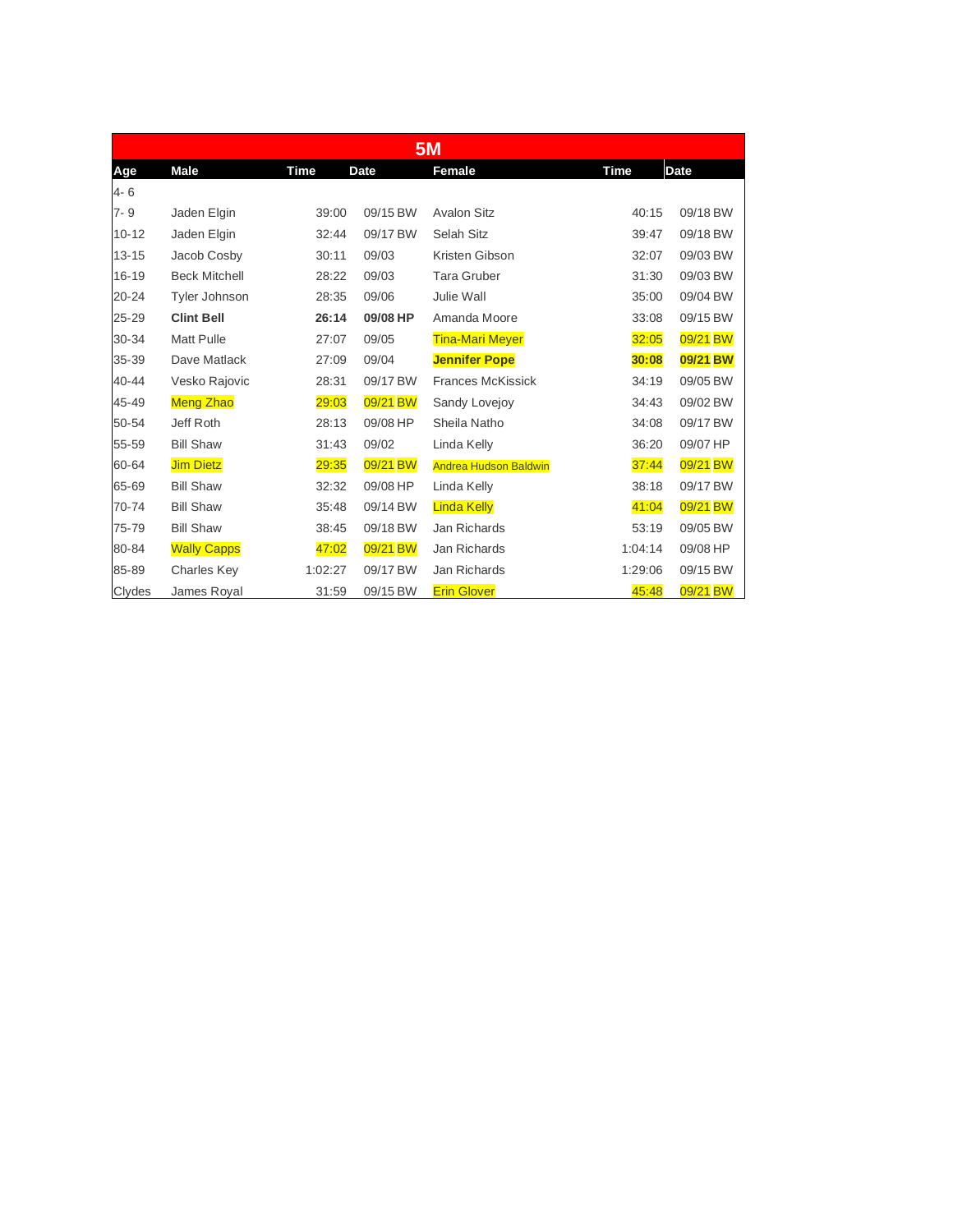|           | <b>10K</b>            |             |             |                              |             |             |  |  |  |
|-----------|-----------------------|-------------|-------------|------------------------------|-------------|-------------|--|--|--|
| Age       | <b>Male</b>           | <b>Time</b> | <b>Date</b> | Female                       | <b>Time</b> | <b>Date</b> |  |  |  |
| $4 - 6$   | John Holliman III     | 49:25       | 10/99 BW    |                              |             |             |  |  |  |
| $7 - 9$   | Jaden Elgin           | 41:59       | 03/17 BW    | <b>Avalon Sitz</b>           | 53:53       | 01/19 BW    |  |  |  |
| $10 - 12$ | Karl Swierenga        | 38:57       | 07/82 SP    | <b>Rene Elliott</b>          | 41:11       | 04/82 SP    |  |  |  |
| $13 - 15$ | Craig Lutz            | 34:14       | 01/07 HP    | Kim Angell                   | 41:09       | 01/86 BW    |  |  |  |
| $16 - 19$ | James Jackson         | 32:32       | 12/83 SP    | Cindy Tolle                  | 38:32       | 10/82 SP    |  |  |  |
| 20-24     | Jaime Nejera          | 31:37       | 07/84 SP    | Susan Beischel               | 39:19       | 02/83 SP    |  |  |  |
| 25-29     | Jeff Roth             | 30:29       | 12/84 SP    | <b>Emily Field</b>           | 34:06       | 01/07 HP    |  |  |  |
| 30-34     | Mark Bishop           | 31:01       | 08/87 BW    | Lauren Maule                 | 37:19       | 03/94 BW    |  |  |  |
| 35-39     | <b>Robert Wallace</b> | 31:14       | 01/87 BW    | Melisa Christian             | 37:13       | 01/16 BW    |  |  |  |
| 40-44     | Ben Moturi            | 33:33       | 03/95 BW    | <b>Becky Angeles</b>         | 40:16       | 01/18 BW    |  |  |  |
| 45-49     | <b>Bob Abbott</b>     | 33:49       | 08/87 SP    | Linda Musil                  | 42:06       | 10/97 BW    |  |  |  |
| 50-54     | Larry Worth           | 36:40       | 01/90 BW    | Sheila Natho                 | 42:48       | 10/16 BW    |  |  |  |
| 55-59     | Jim Dietz             | 37:18       | 03/18 BW    | Marylyn Patrick              | 44:44       | 03/01 BW    |  |  |  |
| 60-64     | <b>Jim Dietz</b>      | 37:25       | 10/21 BW    | <b>Andrea Hudson Baldwin</b> | 46:47       | 10/21 BW    |  |  |  |
| 65-69     | <b>Bill Shaw</b>      | 41:26       | 01/09 HP    | Linda Kelly                  | 48:07       | 10/20 BW    |  |  |  |
| 70-74     | <b>Bill Shaw</b>      | 43:16       | 01/13 BW    | <b>Linda Kelly</b>           | 50:43       | 01/22 BW    |  |  |  |
| 75-79     | <b>Bill Shaw</b>      | 49:12       | 01/19 BW    | <b>Andi Miner</b>            | 1:02:09     | 10/21 BW    |  |  |  |
| 80-84     | Hal Brown             | 56:40       | 01/19 BW    |                              |             |             |  |  |  |
| 85-89     | <b>Charles Key</b>    | 1:15:46     | 03/17 BW    |                              |             |             |  |  |  |
| Clydes    | Sean Haney            | 38:18       | 10/17 BW    | <b>Holly Marin</b>           | 51:36       | 03/16 BW    |  |  |  |
| Walk      | Norm Frable           | 56:53       | 01/99 BW    |                              |             |             |  |  |  |
| Chair     | Jim Dax               | 32:48       | 10/85       |                              |             |             |  |  |  |